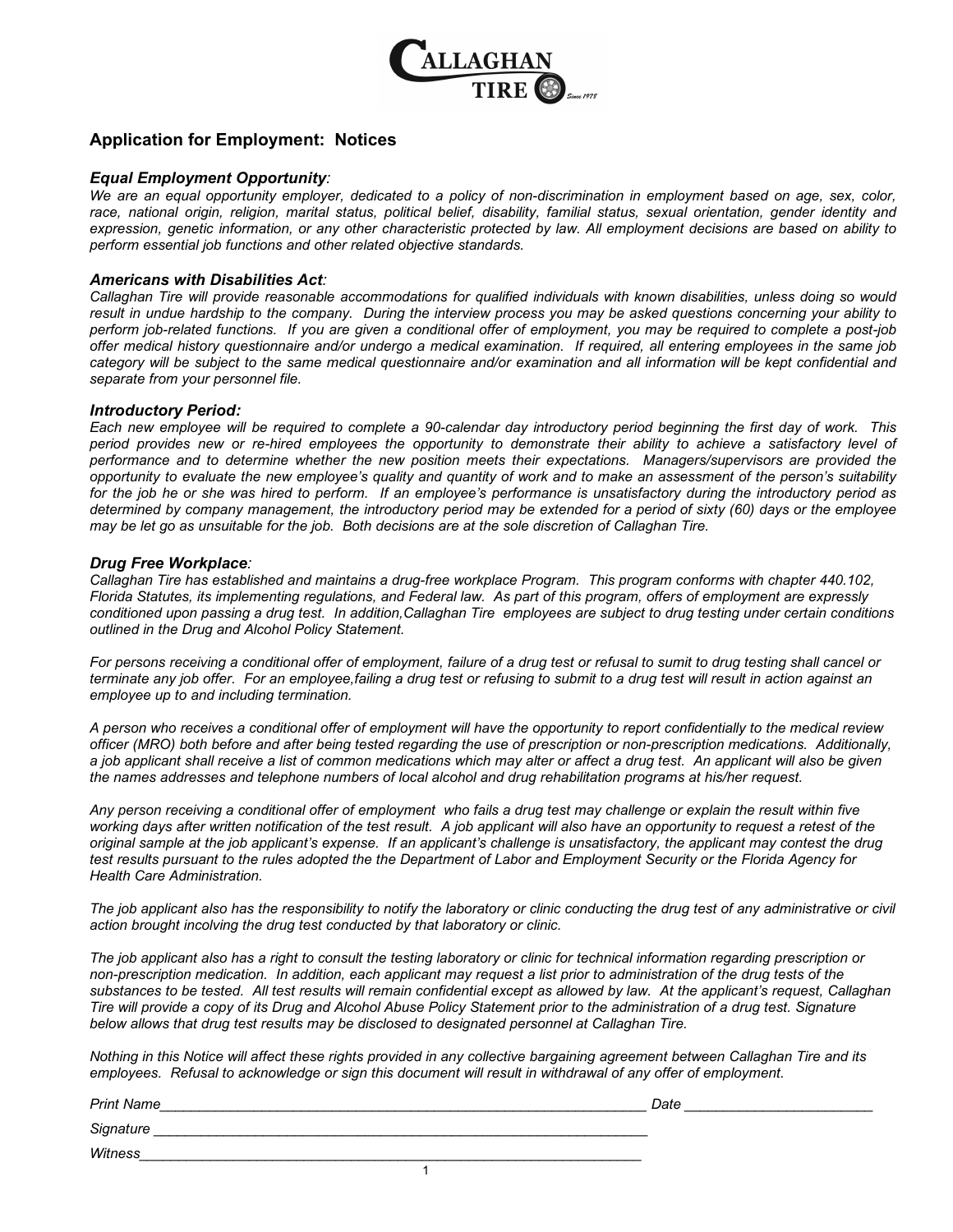

# *Application for Employment*

| <b>Please print</b>                                                                                                                                                                                                                                                                                                                                                                       |                     |        |  |
|-------------------------------------------------------------------------------------------------------------------------------------------------------------------------------------------------------------------------------------------------------------------------------------------------------------------------------------------------------------------------------------------|---------------------|--------|--|
| I. Personal Information                                                                                                                                                                                                                                                                                                                                                                   |                     |        |  |
| Last<br>Name:                                                                                                                                                                                                                                                                                                                                                                             | First               | Middle |  |
| <b>Street Address</b>                                                                                                                                                                                                                                                                                                                                                                     |                     |        |  |
| Mailing Address (if different)                                                                                                                                                                                                                                                                                                                                                            |                     |        |  |
| City, State, Zip Code                                                                                                                                                                                                                                                                                                                                                                     |                     |        |  |
| Social Security Number                                                                                                                                                                                                                                                                                                                                                                    | Telephone number(s) |        |  |
| Federal law prohibits the employment of unauthorized aliens. All persons hired must submit satisfactory proof of<br>employment authorization and identity according to Department of Homeland Security Employment Verification<br>directives within three days of being hired. Failure to submit such proof within the required time shall result in<br>immediate employment termination. |                     |        |  |
|                                                                                                                                                                                                                                                                                                                                                                                           |                     |        |  |
| 1. Is there any information we would need about your name or use of another name for us to be able to check your work<br>record? Please specify:                                                                                                                                                                                                                                          |                     |        |  |
| 2. Do you have any relatives who are presently (or have formerly been) employed by this company?                                                                                                                                                                                                                                                                                          |                     |        |  |
| 3. How were you referred to us?<br>3. How were you referred to us r<br>4. Have you ever worked here before? Thes Theory of the state of the state of the state of the state of the state of the state of the state of the state of the state of the state of the st                                                                                                                       |                     |        |  |
|                                                                                                                                                                                                                                                                                                                                                                                           |                     |        |  |

### II. **Educational History:** *Write School Name/Location / Years Completed / Degree or Diploma*

|                                                                             | School Name | Location | Years Completed | Degree/Diploma |
|-----------------------------------------------------------------------------|-------------|----------|-----------------|----------------|
| Middle/Jr High                                                              |             |          |                 |                |
| <b>High School</b>                                                          |             |          |                 |                |
| College/Trade                                                               |             |          |                 |                |
| Other: List any<br>special skills or<br>qualifications you<br>have obtained |             |          |                 |                |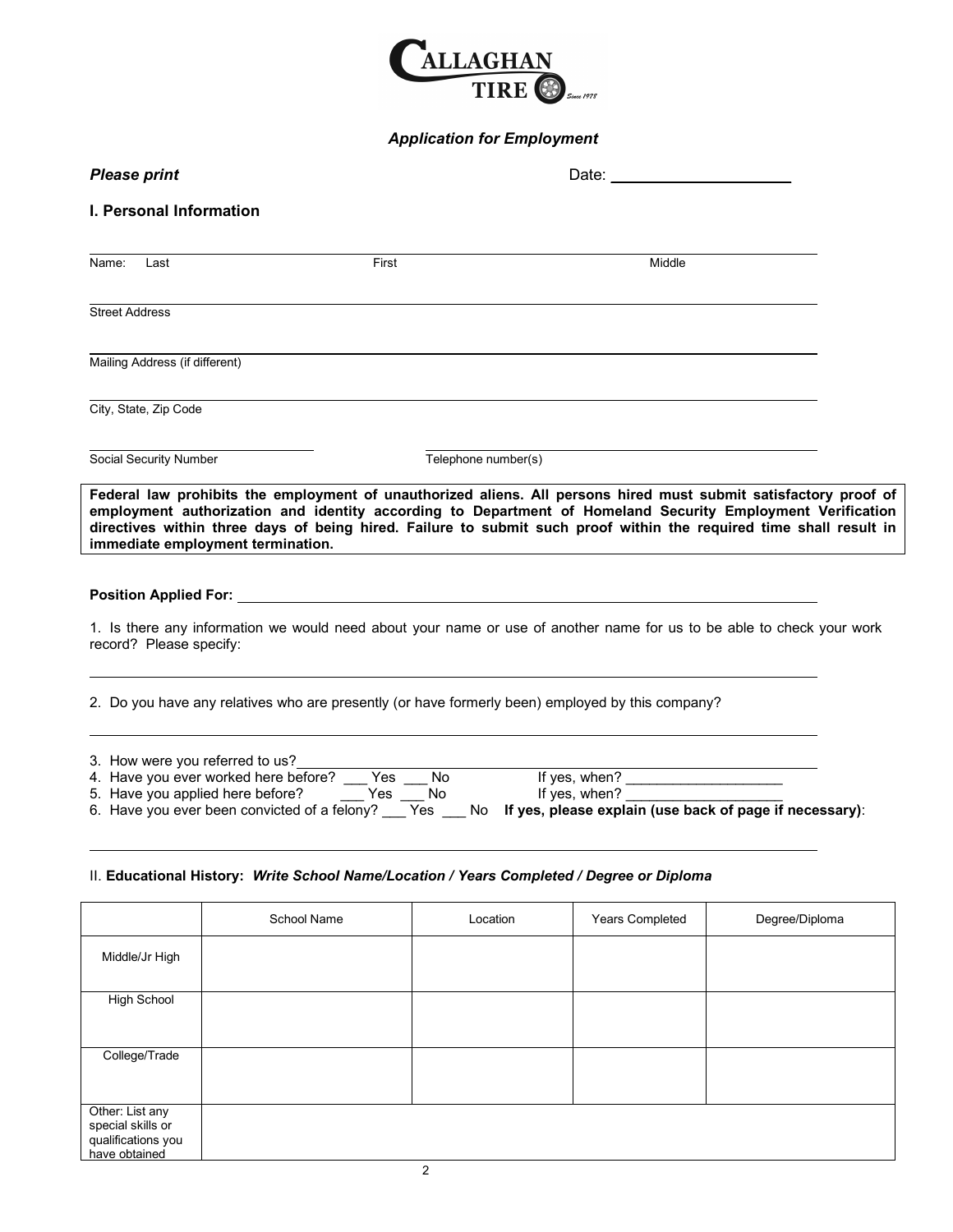

### *III. Employment Record: Please include all information for each place of employment.*

### 1. **Most Recent Employment**

| Company Name              | Address               | Position held      |
|---------------------------|-----------------------|--------------------|
|                           |                       |                    |
|                           |                       |                    |
| Manager/Supervisor's name | <b>Phone Number</b>   | Dates Employed:    |
|                           |                       |                    |
|                           |                       | From<br>To         |
|                           |                       |                    |
| Wage/Salary               | <b>Primary Duties</b> | Reason for leaving |
|                           |                       |                    |
|                           |                       |                    |
|                           |                       |                    |

### $\overline{2}$

| z.                        |                       |                    |
|---------------------------|-----------------------|--------------------|
| Company Name              | Address               | Position held      |
|                           |                       |                    |
|                           |                       |                    |
|                           |                       |                    |
|                           |                       |                    |
| Manager/Supervisor's name | Phone Number          | Dates Employed:    |
|                           |                       |                    |
|                           |                       | To<br>From         |
|                           |                       |                    |
|                           |                       |                    |
| Wage/Salary               | <b>Primary Duties</b> | Reason for leaving |
|                           |                       |                    |
|                           |                       |                    |
|                           |                       |                    |
|                           |                       |                    |

### 3.

| $\cdot$ .                 |                       |                    |
|---------------------------|-----------------------|--------------------|
| Company Name              | Address               | Position held      |
|                           |                       |                    |
|                           |                       |                    |
|                           |                       |                    |
|                           |                       |                    |
|                           |                       |                    |
| Manager/Supervisor's name | <b>Phone Number</b>   | Dates Employed:    |
|                           |                       |                    |
|                           |                       |                    |
|                           |                       | To<br>From         |
|                           |                       |                    |
|                           |                       |                    |
| Wage/Salary               | <b>Primary Duties</b> | Reason for leaving |
|                           |                       |                    |
|                           |                       |                    |
|                           |                       |                    |
|                           |                       |                    |
|                           |                       |                    |

### **NOTE**: *Use a separate sheet to list additional employers, if necessary.*

*We will contact all of the employers listed on this application unless you specifically exclude them below. Please list any employers you do not want us to contact and your reason for the exclusion:*

(Employer's Name) and the control of the Reason

(Employer's Name) Reason